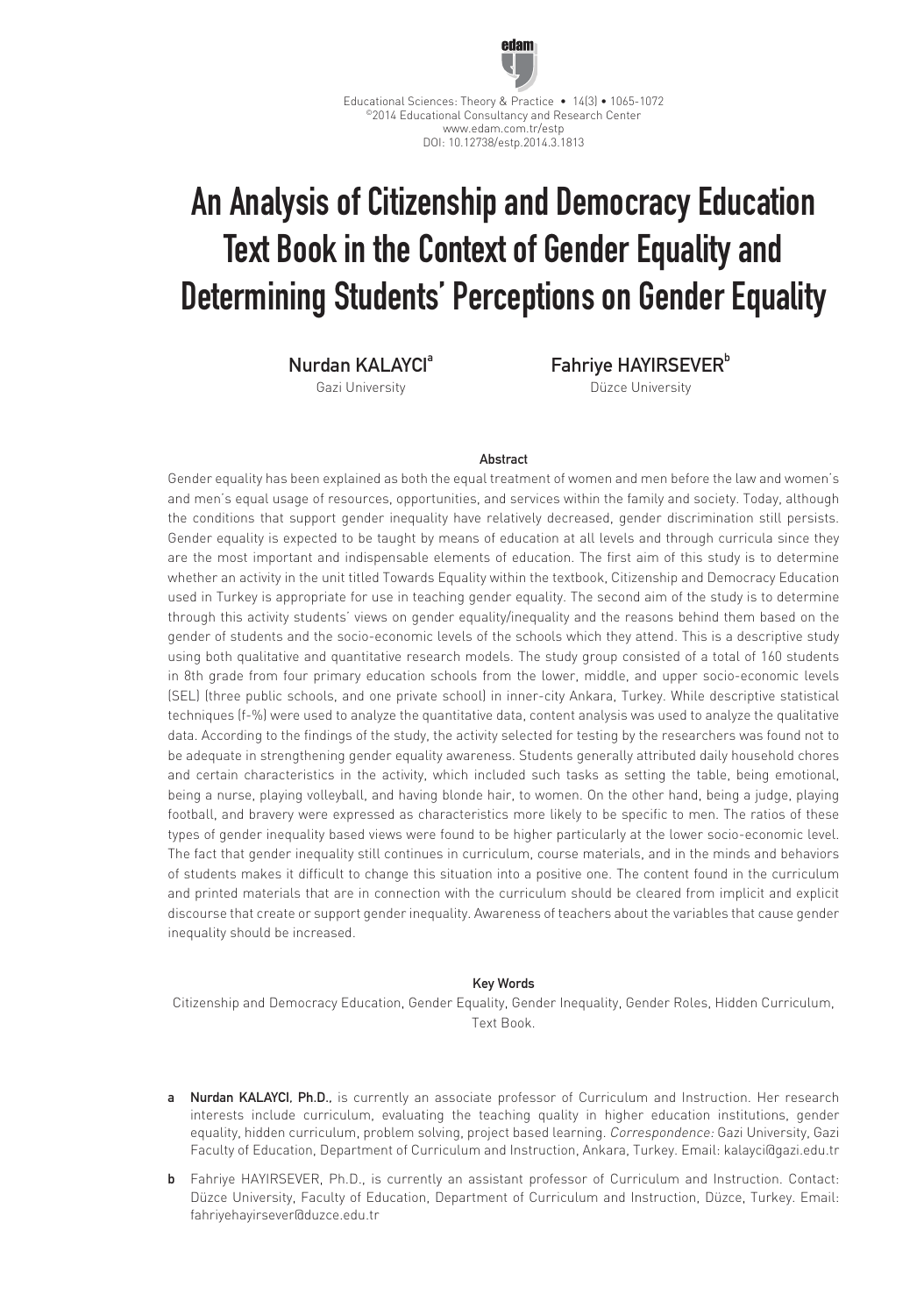Democracy is not only a form of government, it is also a lifestyle. Apple and Beane (2007) reported that the values and principles that lay the basis of this lifestyle should be considered as a deep, meaningful philosophy.

In democracy, all individuals are free. All citizens possess inherent fundamental rights and freedoms, which are inviolable and inalienable (TC. Anayasası [Constitution of the Republic of Turkey], 1982, Article 12). The principle of equality is explained based on four different areas: legal, political, social, and ethical (Gözler, 2000). According to Aristotle; "Justice is a certain type of equality." (Cevizci, 2007, p. 754).

Inequality, on the other hand, occurs when an individual or a group is favored in a given situation (Tilly, 2011, p. 185). Even in many democratic societies, there are studies which have found that the individuals with different religions, ethnic origin, color, gender, political opinion and philosophical beliefs are not treated equally (Alesina, Di Tella, & MacCulloch, 2004; Aran, Demir, Sarıca, & Yazıcı, 2010; Candaş, Yılmaz, Günseli, & Çakar, 2010; Delaney, 2001; Dökmen, 2012; Filmer & Scott, 2008; *İmamoğlu* & Yasak-Gültekin, 1993; Ökten, 2009; Sayılan, 2012; The World Bank, 2005; Ulusoy, 1999; Üner, 2008).

As it is covered in this study, sex is defined as the existing genetic, physiological, and biological characteristics of an individual as a woman or a man, while gender is defined as personality traits, roles, responsibilities, values, expectations and judgments attributed to women and men by their society and culture (Akın & Demirel, 2003; Bhasin, 2003; Dökmen, 2012; Kottak, 2002; Yogev, 2006). When the concept of gender first began to be used in the 1970s (Pilcher-Whelehan, 2004 as cited in Erdoğan, 2010), the primary purpose was to make people adopt the view that the roles women and men perform were not natural. Bolak and Boratav (2001) reported that the concept of gender is related to how specific cultures process the raw material of biological gender, namely "sex" (as cited in Güldü & Kart, 2008).

On the other hand, "gender equality" is defined as treating women and men equally before the law; and equal usage of resources, opportunities, and services within the family and the society by the women and men (Demirel, 2007; World Health Organization [WHO], 1998). As underlined by Dahl (2010), the political system is not democratic and that all illusions and lies saying that it is democratic are merely a myth told by undemocratic governments to their citizens.

Although the conditions that support gender inequality have relatively decreased, men still possess greater power than women in patriarchal society (Diekman, Eagly, & Kulesa, 2002). In a patriarchal system constructed around men, the rules are laid down by men and women are forced to adopt and behave in line with these rules to be a part of the system (Demren, 2001). Oakley (1974) stated that to break the chains that restrict women, we as a society have to understand how and by whom those chains are created. According to results of various studies, the fact that the characteristics attributed to men do not vary significantly indicates that these characteristics are considered by the society as desired, are adopted, and are thus more reinforced characteristics (Jones, Chernovetz, & Hansson, 1978; Kelly & Worell, 1977; Pedhazur & Tetenbaum, 1979; Taylor & Hall, 1982 as cited in Yogev, 2006).

There is a large body of national (Turkey) and international research on gender equality (Acker, 1987; Esen, 1998; Esen & Bağlı, 2002; Dökmen, 1995; Gümüşoğlu, 2013; Helvacıoğlu, 1996; Kalaycı, Güneş, & Sarıtaş, 2011; Kılıç & Eyüp, 2011; Sayılan & Özkazanç, 2009; Sayılan, 2012; Tan, 2005; Tietz, 2007; Weiler, 1988). The literature contains studies determining the perceptions of secondary education and university students toward gender roles (Keith & Jacqueline, 2002; Kimberly & Mahaffy, 2002; Koca, 2006; Rosenkrantz, Vogel, Bee, Broverman, & Broverman, 1986; Trommsdorff & Iwawaki, 1989). However, there is a limited body of research on this issue, both in Turkey and abroad, on the perceptions of primary education students.

## **Purposes**

The first purpose of this study is to determine whether the activity in the subject *Towards Equality* in the text book, *Citizenship and Democracy Education*, is appropriate for teaching and promoting gender equality. The second purpose of the study is to determine, by using this activity, students' views on gender equality/inequality and to determine the reasons behind their variance based on the gender of students and the socioeconomic levels of schools.

### **Method**

## **Research Model**

Since this study's goal is to analyze whether the activity contained in the *Citizenship and* 

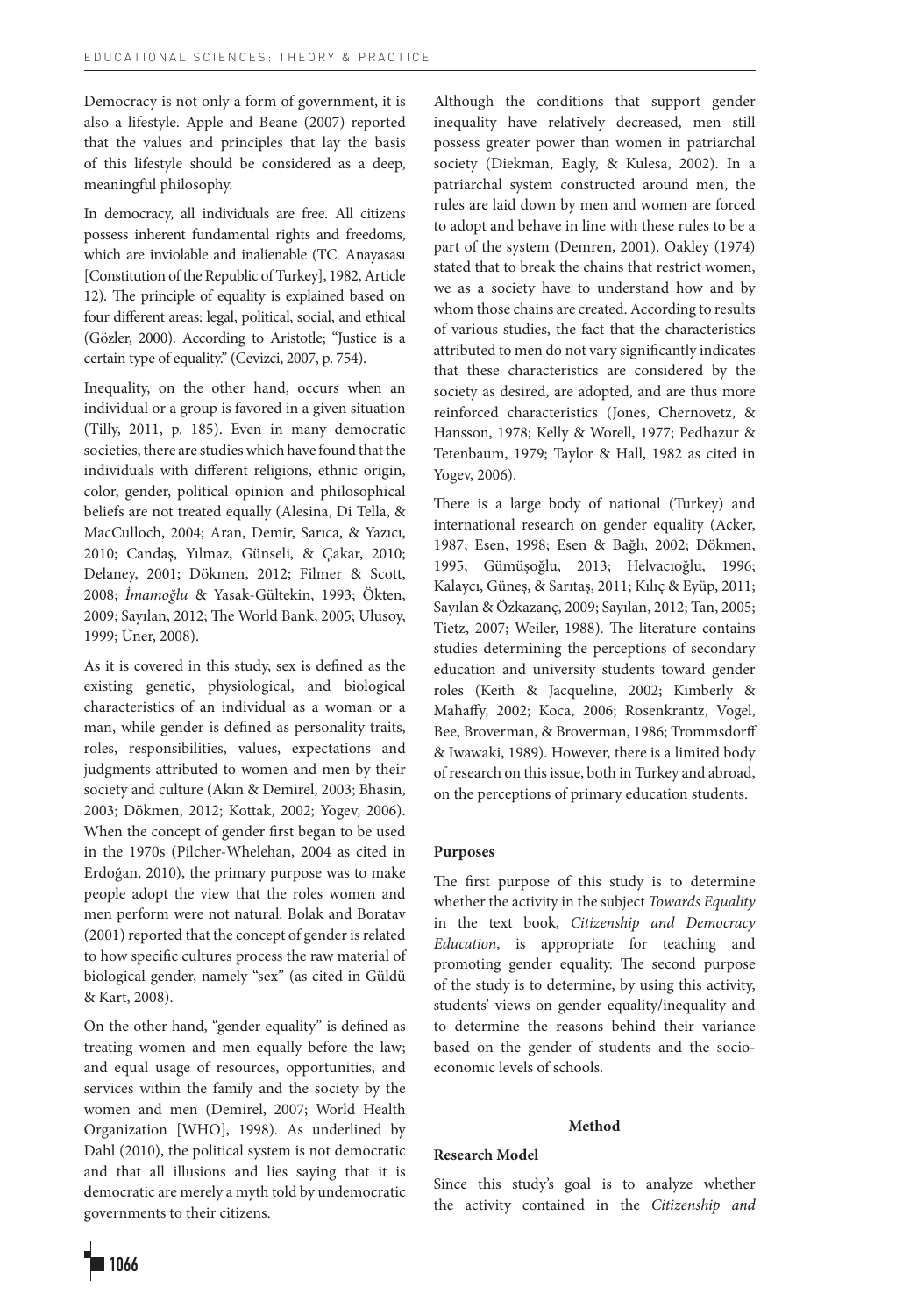*Democracy Education* text book is appropriate for teaching gender equality and since the research has attempted to determine the perceptions and views of the students on gender equality with this activity as deeply and cautiously as possible, this study takes the form of a descriptive study (Büyüköztürk, Kılıç, Akgün, Karadeniz, & Demirel, 2009). Furthermore, since both the analyzed activity and written comments of the students are considered documents, this study used a document analysis method. As such, this research has also both qualitative and quantitative features.

## **Data Collection Source/Tools, Study Group and Data Collection**

The data source selected to fulfill the requirements for the first purpose of the study was the activity included in the *"Towards Equality"* subject under the theme *"Democracy Culture"* contained in the *Citizenship and Democracy Education* text book prepared by the Ministry of Education of Turkey for the primary education 8<sup>th</sup> grade Citizenship and Democracy Education course (Milli Eğitim Bakanlığı [Ministry of Education, MEB], 2011a, p. 25).

The study group for the second purpose of the study included a total of 160 students enrolled in 8<sup>th</sup> grade from four primary schools, (three public schools and one private school) from lower, middle, and upper socio economic levels in Ankara's innercity area. The activity selected for the first aim of the study was prepared as a form for the purpose of using it as a data collection tool for the second purpose of the study.

## **Data Analysis**

The current study used document analysis principles while taking into consideration the results gleaned from the analysis of the activity in line with the first purpose of the study. The activity was first analyzed by the researchers independently, who then compared their individual analyses with each other. Afterwards, the data obtained were rediscussed and the classifications were given their final form.

Consistency coefficients between coders reported by Miles and Huberman (1994) were found to be 0.85 for the first round of content analysis for classification of the first purpose and 0.75 for the second round.

The formula: Consistency Coefficient = [Na/( Na+Nd)] x100 was used to obtain these results.

Among the descriptive statistic techniques used to analyze quantitative data were frequency distribution and percentage. In order to analyze qualitative data, a content analysis technique was used due to the fact that students' experiences can be derived from their own written comments (Van Manen, 1990). The "Consistency Ratio P," calculated to gauge consistency between the coders in order to ascertain the study's reliability, was found to be 0.95. Kurasaki (2000) reported that a ratio of 70% is acceptable during the training of coders and that 94% is acceptable for the calculation as a whole. On the other hand, both Hruschka et al. (2004), and Krippendorff (2004) reported that more "flexible" standards can be appropriate. Based on the literature, the total consistency ratio of PT=0.95 was believed to be adequate for a qualitative study. Furthermore, the analysis stages of the study were explained in detail to provide exterior reliability of the study.

## **Results**

There are two different tasks to be completed by students in the selected activity from the text book in question (MEB, 2011a, p. 25). The first task asks for the characteristics in the activity to be classified according to being "innate and acquired" while the second one asks for the same characteristics to be classified according to being "specific to women or specific to men" These characteristics were analyzed by the researchers according to the instructions. The classification is presented in Table 1.

An analysis of twenty items in the activity presented as "characteristics" revealed that items 1., 2., 3., 4., 5., 6., 7., 8., 16., 17., 18., 19., and 20. were considered as human characteristics. On the other hand, items 9., 10., and 11. were considered to express jobs. Item 12 were just an action. Items 13 and 14 pertain to physical ability, while item 15 pertains to an academic skill. As the word "specific<sup>1</sup>" in the instruction means "something which is not particular to any other kind of things, something especially related to as a specific kind, a feature which can be seen or observed in just one kind of thing" (Türk Dil Kurumu [Turkish Language Institute, TDK], 2012) (The original definition of the Turkish word "özgü" is given as foot note.2 ) using this word for all characteristics is a biased expression. It is not easy for an  $8<sup>th</sup>$  grader to classify

<sup>1</sup> In this study the Turkish word "özgü" is translated into English as "specific".

<sup>2</sup> "Aynı cinsten başka hiçbir türde veya bireyde rastlanılmayan, öze has, mahsus" (Türk Dil Kurumu [TDK], 2012)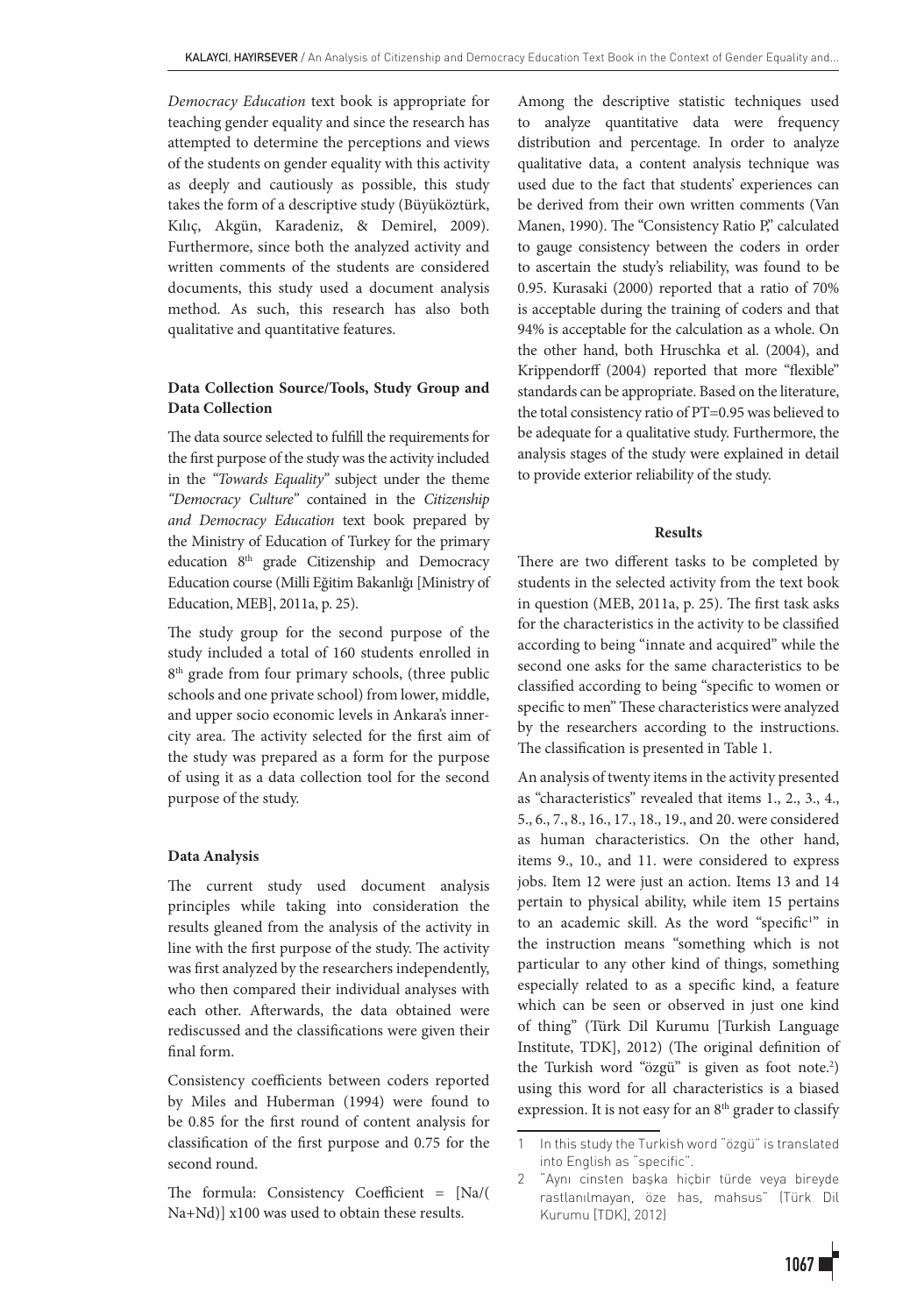these "characteristics" without receiving help from outside sources. Furthermore, the teachers' guide book also does not contain an explanation of this activity (MEB, 2011b).

## **Table 1.**

*Classification of Characteristics of Humans by the Researchers as "Innate and Acquired" and "Specific to Men and Specific to Women"*

| Categories             |             | Characteristics           |                       |
|------------------------|-------------|---------------------------|-----------------------|
|                        | Specific to | 1. I am a woman           |                       |
|                        | women       | 2. I am a girl            |                       |
| Innate                 | Specific to | 3. I am a man             | Sex(S)                |
| <b>Characteristics</b> | men         | 4. I am a boy             |                       |
|                        | Specific to | 5. I have got blond       | <b>Sex</b>            |
|                        | both sexes  | hair                      | Unbound               |
|                        |             | 6. I cry                  |                       |
|                        | Specific to | 7. I am a mother          |                       |
|                        | women       | $(BS+G)$                  |                       |
|                        | Specific to | 8. I<br>father<br>am<br>a |                       |
|                        | men         | $(BS + G)$                |                       |
|                        |             | 9. I am a doctor          |                       |
|                        |             | 10. I am a judge          |                       |
| Acquired               |             | 11. I am a nurse          |                       |
| Characteristics        |             | 12. I set the table at    |                       |
|                        |             | home                      | Gender                |
|                        | Specific to | 13. I play football       | (G)                   |
|                        | both sexes  | 14. I play volleyball     |                       |
|                        |             | 15. I am more suc-        |                       |
|                        |             | cessful<br>mathe-<br>in   |                       |
|                        |             | matics                    |                       |
|                        |             | 16. I am brave            |                       |
| <b>Both Innate</b>     |             | 17. I am helpful          |                       |
| and Acquired           |             | 18. I am emotional        |                       |
| Characteristics        | Specific to | 19. I am clever           |                       |
|                        | both sexes  | 20. I am tall             | <b>Sex</b><br>Unbound |

The fact that leaving the interpretation of the activity to the initiative of teachers who lack competent knowledge in this area or to those who might be biased in terms of gender equality might cause a subjective classification. Study results of Asan (2010) and Bennet et al. (1993 as cited in Tauber 1997) also confirm this concern. In addition, much of the previous research has shown that teachers' behaviors, attitudes, and expectations are affected by students' social class, gender, ethnic group, race, and even name (Alptekin, 2002; Arslan, 2000; Birleşmiş Milletler Çocuklara Yardım Fonu [United Nations International Children's Emergency Fund, UNICEF], 2003; Esen & Bağlı, 2002; Gümüşoğlu, 2013; Helvacıoğlu, 1996; Tan, 2000).

Sayılan (2012) claimed that text books are the very tools which continue to transfer gender inequality and patriarchal ideology. The traditional viewpoint held by men on gender roles is one of the most important reasons which negatively affect the perceptions of women's gender in society. The studies of Delaney (2001) and Ergil (1980) also support this point of view.

The current study's findings were obtained based on the analysis of the point of view of the students on gender roles by the application of instructions for the selected activity. All of the students who were, at the time of the study, enrolled in middle, upper socio-economic level (SEL) stated that crying was specific to both genders. Of the students in the lower SEL, 81% stated that both women and men can cry, while 19% stated that only women can cry. The students explained crying partially based on gender roles. Previous research (Cornelius, 1997; Frey, 1985) explained this based on sex characteristics.

It was found that the majority of the students in all schools perceived being a "mother" or a "father" as an acquired characteristic with a significant majority of the students (in all schools) emphasizing that child care was mostly the mother's duty. While the characteristic of being a "mother" was perceived as a biologic characteristic specific to women, considering child care as the duty of mother is explained within the scope of gender. Similarly, in Gender and Family Life Research carried out in Turkey, the subjects stated that the fundamental duty of women is "child care" (Türkiye İstatistik Kurumu [Turkish Statistical Institute, TÜİK], 2006).

Of the three socio-economic groups, 10%, 17%, and 45% believed that setting the table at home was specific to women in upper, middle, and lower SEL schools, respectively. The fact that these ratios increase as the socio-economic level of the schools decrease is an interesting finding. It was found that both male and female students adopted this belief in all three SEL schools. The fact that female students perceive this as their duty can be explained by the fact that they were taught from an early age that setting the table at home is a "women's duty." According to Gender and Family Life Research, among housework, cooking and setting the table were found to be the tasks performed by women (80%) (TÜİK, 2006). These similar results are important in terms of revealing that this perception began in the society at an early age and persisted into adulthood. Mead (1935) attributed these views to cultural conditioning.

Playing football was stated as being specific to men by 67% of the students in lower SEL schools and by 27% of the students in middle SEL schools. Koca (2006) reported that perceiving sports as a skill specific to men by associating sports with the athletic structure of men was caused by the patriarchal perception which accepts the domination of men in the society.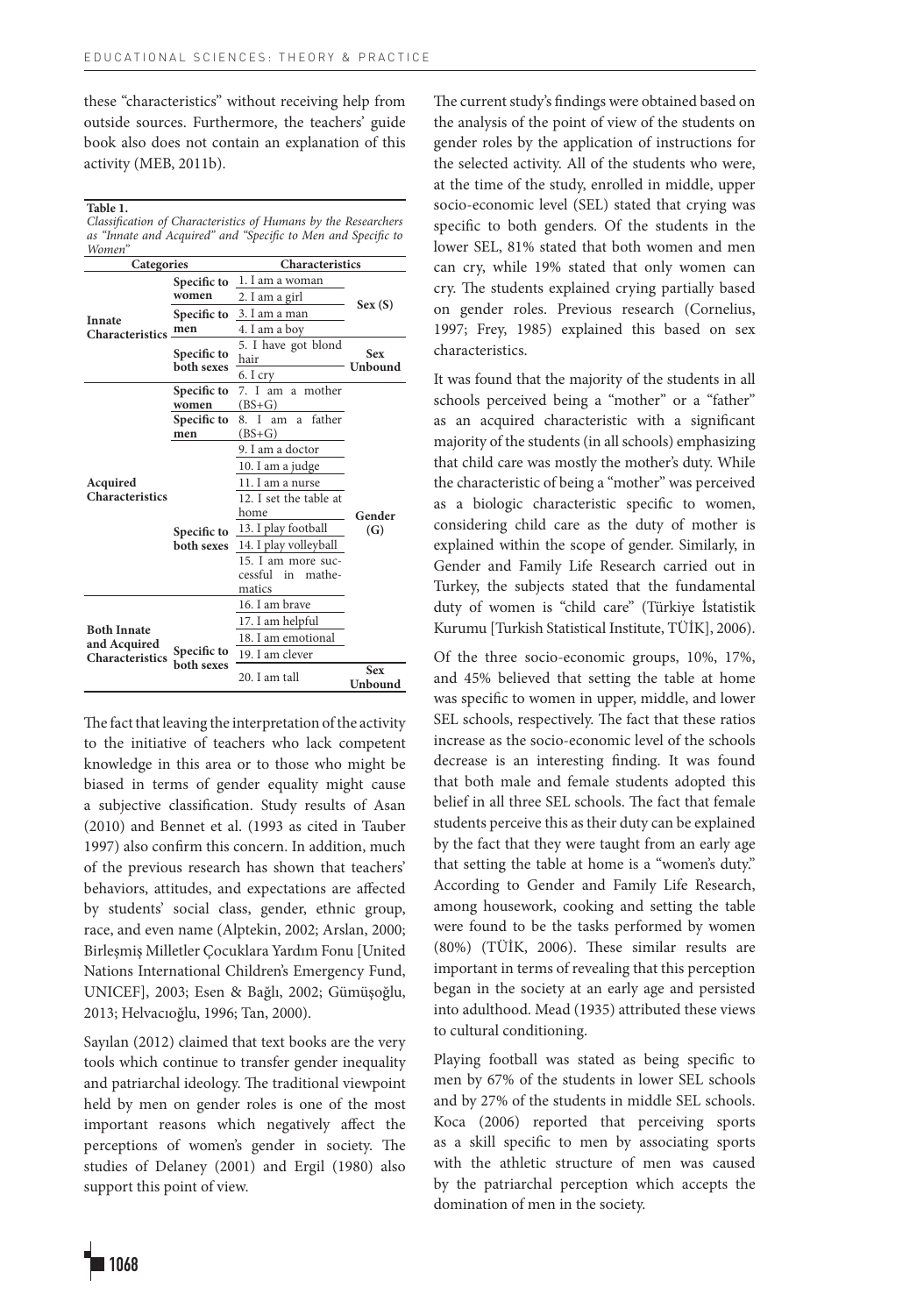Being successful in mathematics was stated as an acquired characteristic by 90% of the students in both the lower and middle SELs and by approximately 80% of the students in the upper SEL schools and private school. In addition to the studies showing that mathematics achievement is acquired (Özer & Anıl, 2011; Şengönül, 1995; Yenilmez & Duman, 2008; Yıldız, 1999: Yılmaz, 2000), the literature also contains studies provides evidence that this skill is genetic (Halberda & Feigenson, 2008). Furthermore, previous studies (Dursun & Dede, 2004; Else-Quest, Hyde, & Linn, 2010; Yenilmez & Duman, 2008) have concluded that gender is not an effective factor that affects mathematics achievement.

Approximately 10% of the students in the middle SEL schools reported that being a nurse was an innate characteristic. Delice (2006) emphasized that nursing was mostly perceived as specific to women due to the fact that affection is expected in nursing and that affection is attributed to women.

One reason behind students' (as well as society in general) considering nursing to be a man's job is that social prejudices put pressure on males who perform jobs associated with women (Tanığ, 1988). In fact, legal arrangements made on Nursing Law in 2007 were made with the goal to eliminate gender discrimination in nursing (Hemşirelik Kanununda Değişiklik Yapılmasına Dair Kanun [Law on the Amendment of Nursing Law], 2007).

An analysis of students' views on "being a judge" and "being a doctor" revealed that all of the students in all of the SEL schools stated that these jobs were acquired. In Turkey, 63.9% of judges are male while 36.1% are female (Hakimler ve Savcılar Yüksek Kurulu [High Council of Judges and Prosecutors, HSYK], 2013). Tuskan reported that the number of female judges was not lower in Turkey when compared to other countries, but that women had a lower level of participation in the actual decisionmaking mechanisms (Yargıya Erkekler Hakim, 2011). Hymovitz and Schellhard (1986) explained this by citing the "glass ceiling" effect (as cited in Uluslararası Çalışma Örgütü [International Labour Organization, ILO], 2011).

As a great majority of medical doctors devote almost their whole life to their jobs, there is a perception that male doctors can deal with these difficulties more easily as compared to female doctors ("Kadın doktorlar ve…", 2012). However, the students in the present study attributed being a doctor to both men and women.

This can also be explained in a different aspect. According to the World Health Sector Report, being a medical doctor, which is more profitable, is mostly perceived as a man's job, while nursing, which is less profitable, is perceived as a women's job (Helmen, 1990 as cited in Mardin, Tulun et al., 2000). Jobs should not be categorized according to sex or gender roles. We should make the students adopt the view that both genders can do all jobs if they are taught.

The majority of the students in the lower, middle, and upper SEL schools stated that "bravery" was an acquired characteristic whereas the students in the private school believed that bravery was both an innate (45%) and acquired (45%) characteristic. In this regard, Farley (1991) found that bravery, as well as other personal characteristics, can be correlated with genetics.

The majority of the students in the lower, middle, and upper SEL schools perceived helpfulness as an acquired characteristic while the students in the private school perceived it as both an innate (42%) and acquired (50%) characteristic.

It was found that while the majority of the students in both the upper SEL and the private school perceived being emotional as an innate characteristic, the majority of the students in the lower and middle SEL schools perceived it as an acquired characteristic. In addition, 36% of the students in the lower SEL school defined being emotional as a characteristic specific to women.

According to a study by Helgeson (1994), while American university students defined women's characteristics as caring, insecure, helpful, emotional, social, and shy, they defined men's characteristics as insolent, confident, aggressive, passionate, unemotional, and dominant. Eckes and Trautner (2000) reported that these results were similar to the results of a separate study by William and Best (1990). In addition there is a high consensus between the students all around the world, including the USA, that male gender role is passionate, dominant and independent, while female gender roles are being obedient and emotional (as cited in Plotnik, 2009).

The majority of the students in both the lower and middle SEL schools perceived being tall as an acquired characteristic, while the majority of the students in upper SEL and private school perceived it as an innate characteristic.

Opinions of students on this issue vary with respect to socio-economical level of the schools. However,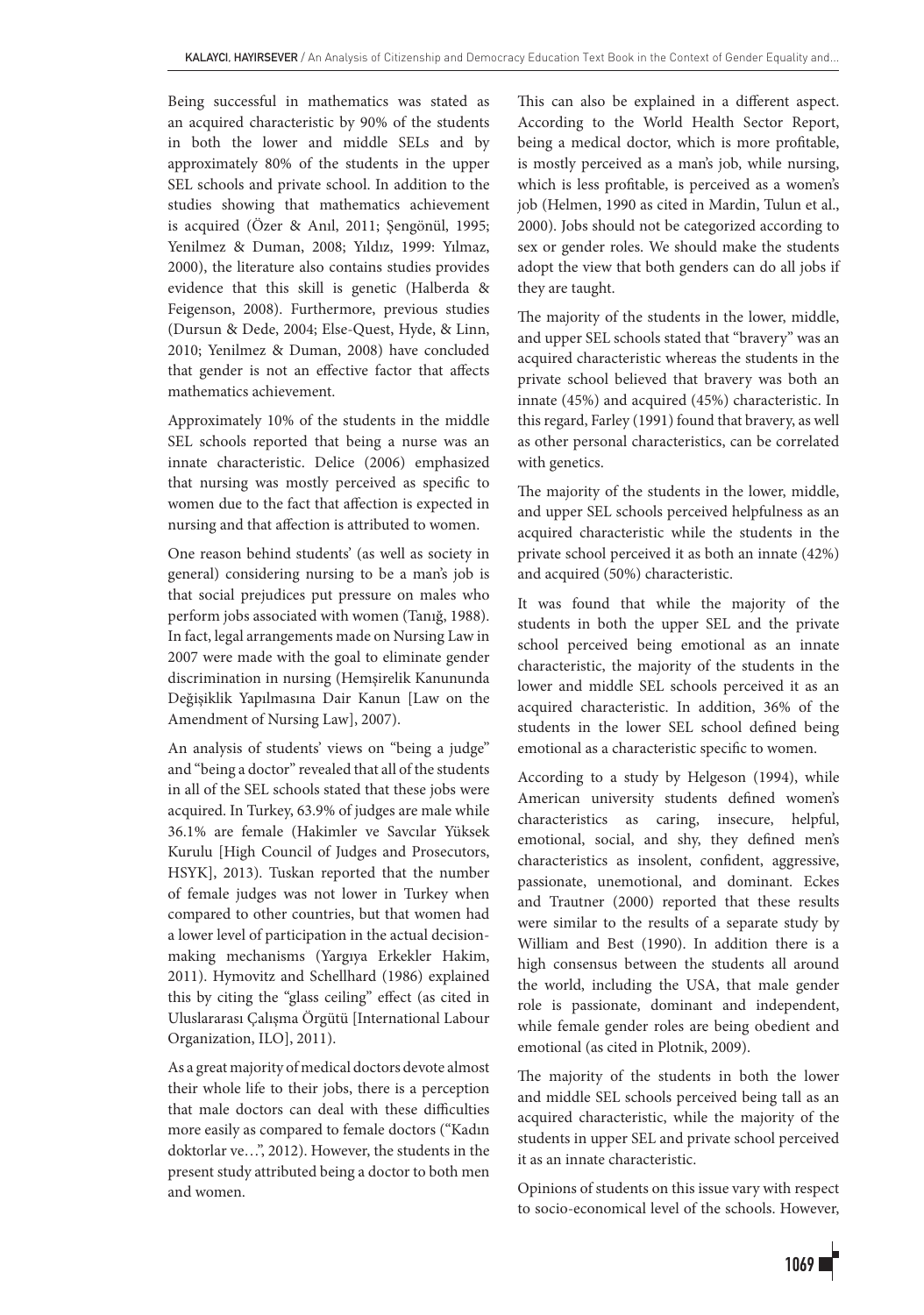the opinions of students are in good agreement with scientific research results of this field. Scientific research results suggest that the most important factor effecting height of a child is genetically heritage of the child, in addition to this fact, enough and balanced nutrition, hormonal balance of the child and environment in which the child lives can have effects on child height level (Şenel, 2005).

## **Discussion**

Our findings showed that the activity in the subject *"Towards Equality"* under the theme *"Democracy Culture"* as part of the course *Citizenship and Democracy Education* was not prepared properly to create and encourage perceptions, beliefs, and views on gender equality in students. Another finding of the study was that primary education students held views of gender inequality. It was found that sexist approaches were higher particularly in the lower social economic level. In Turkey, while gender inequality heavily maintains its popularity, it is quite alarming that educational materials, which are one of the variables that can change this situation into a positive one, were prepared in such a way as to reinforce or reproduce this negative attitude. This concern suggests that the present situation is deliberately created by dominant powers. The studies of Apple (1989; 2006), Anyon (1980), Mclaren (2007), Giroux (1983), Pinar, Reynolds, Slattery, and Taubman (2004), and Tan (2005) are consistent with this opinion.

The content of teaching programs and of printed materials prepared based on these programs should be cleared from implicit and explicit discourse that create or support gender inequality. Furthermore, students should be made aware of the traditional sexist views they hold.

#### **References/Kaynakça**

Acker, S. (1987). Feminist theory and the study of gender of education. *International Review of Education*, *33*(4), 419-435.

Akın, A. ve Demirel, S. (2003). Toplumsal cinsiyet kavramı ve sağlığa etkileri. *Cumhuriyet Üniversitesi Tıp Fakültesi Halk Sağlığı Dergisi, 25*(4), 73-83.

Alesina, A., Di Tella, R., & MacCulloch, R. (2004). Inequality and happiness: Are Europeans and Americans different? *Journal of Public Economics, 88*(9-10), 2009-2042.

Alptekin, K. (2002). *Kadının statüsü, 1974-1999 yılları arasında Türkiye'deki tamamlanmamış intiharların coğrafi yerleşim birimlerine ve cinsiyete göre dağılımı* (Yüksek lisans tezi, Ankara Üniversitesi, Sağlık Bilimleri Enstitüsü, Ankara). http://tez2.yok.gov.tr/ adresinden edinilmiştir.

Anyon, J. (1980). Social class and the hidden curriculum of work. *Journal of Education*, *162*(1), 67-92.

Apple, M. W. (1989). *Teachers and texts: A political economy of class and gender relations in education*. New York: Routledge, Chapman and Hall, Inc.

Apple, M. W. (2006). *Eğitim ve iktidar*. İstanbul: Kalkedon Yayınları.

Apple, M. W. ve Beane, J. A. (2007). *Demokratik okullar-güçlü eğitimden dersler* (Çev. M. Sarı). Ankara: Dipnot Yayınları.

Aran, M., Demir, S., Sarıca, Ö. ve Yazıcı, H. (2010). *Türkiye'de yoksulluk ve eşitsizlikteki değişimler (2003-2006).*  TC. Devlet Planlama Teşkilatı ve Dünya Bankası Refah ve Sosyal Analitik Çalışma Programı, Çalıştay Raporu 1. Ankara.

Arslan, Ş. A. (2000). *Ders kitaplarında cinsiyetçilik*. Ankara: TC Başbakanlık Kadının Statüsü ve Sorunları Genel Müdürlüğü Yayınları.

Asan, H. T. (2010). Ders kitaplarında cinsiyetçilik ve öğretmenlerin cinsiyetçilik algılarının saptanması. *Fe Dergisi, 2*(2), 65-74.

Bhasin, K. (2003). *Toplumsal cinsiyet "bize yüklenen roller"* (Çev. K. Ay). İstanbul: Kadın Dayanışma Vakfı Yayınları.

Birleşmiş Milletler Çocuklara Yardım Fonu. (2003). *Eğitimin toplumsal cinsiyet açısından incelenmesi Türkiye 2003 raporu*. UNICEF Türkiye Temsilciliği. http:// www.unicef.org.tr/tr/knowledge/detail/127/egitimintoplumsal-cinsiyet-acisindan-incelenmesi-turkiye-2003-2 adresinden edinilmiştir.

Büyüköztürk, Ş., Kılıç Ç., E., Akgün, Ö. E., Karadeniz, Ş. ve Demirel, F. (2009). *Bilimsel araştırma yöntemleri*. Ankara: Pegem Akademi Yayıncılık.

Candaş, A., Yılmaz, V., Günseli, S. ve Çakar, B. Y. (2010). *Türkiye'de eşitsizlikler: Kalıcı eşitsizliklere genel bir bakış.* İstanbul: Sosyal Politika Forumu, Boğaziçi Üniversitesi.

Cevizci, A. (Ed.). (2007). *Felsefe ansiklopedisi.* Ankara: Ebabil Yayınları.

Cornelius, R. R. (1997). Toward a new understanding of weeping and catharsis? In A. J. J. M. Vingerhoets, F. J. Van Bussel, & A. J. W. Boelhouwer (Eds.), *The (non)expression of emotions in health and disease* (pp. 303-321). Tilburg: Tilburg University Press.

Dahl, R. A. (2010). *Demokrasi üzerine* (Çev. B. Kadıoğlu). Ankara: Phoenix Yayınları.

Delaney, C. (2001). *Tohum ve toprak* (Çev. S. Somuncuoğlu). Ankara: İletişim Yayınları.

Delice, S. (2006). *Hemşirelik mesleği ve toplumsal cinsiyet rollerinin hemşirelik mesleğine etkilerinin betimlenmesi* (Yüksek lisans tezi, Ankara Üniversitesi, Sosyal Bilimler Enstitüsü, Ankara). http://tez2.yok.gov.tr/ adresinden edinilmiştir.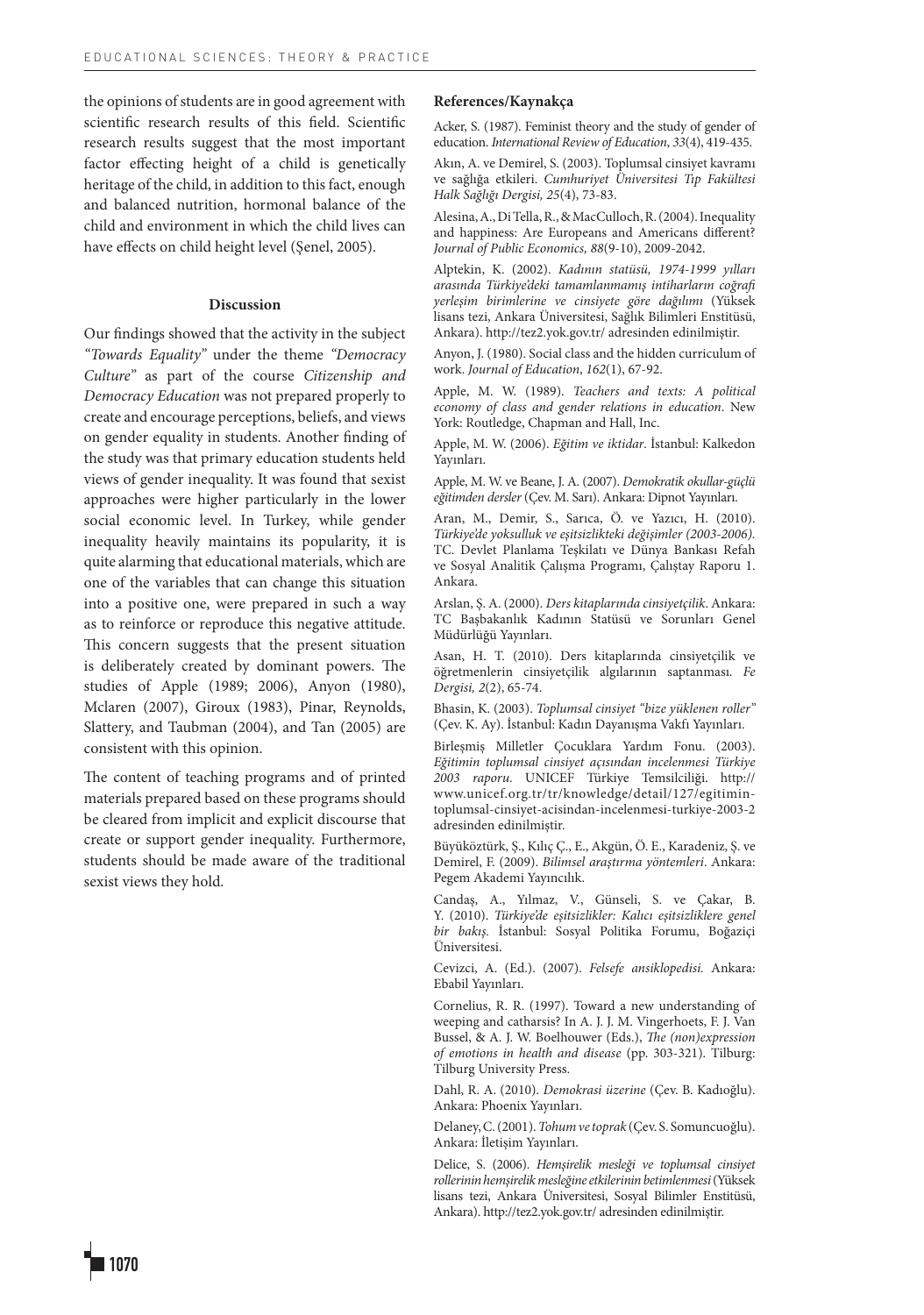Demirel, S. (2007). Toplumsal cinsiyet. L. Taşkın (Ed.), *Doğum ve kadın sağlığı hemşireliği* içinde (s. 29-34). Ankara: Sistem Ofset Matbaacılık.

Demren, Ç. (2001). *Erkeklik, atarerkillik biçimlerinin karşılıklı ilişkileri ve etkileşimleri* (Yüksek lisans tezi, Hacettepe Üniversitesi Sosyal Bilimleri Enstitüsü, Ankara). http://tez2.yok.gov.tr/ adresinden edinilmiştir.

Diekman, A. B., Eagly, A. H., & Kulesa, P. (2002). Accuracy and bias in stereotypes about the socialand political attitudes of women and men. *Journal of Experimental Social Psychology*, *38*, 268-282.

Dökmen, Z. Y. (1995). İlkokul ders kitaplarının cinsiyet rolleri bakımından incelenmesi, *3P, Psikoloji, Psikiyatri, Psikofarmakoloji Dergisi, 3*(2), 38-44.

Dökmen, Z. Y. (2012). *Toplumsal cinsiyet (Sosyal Psikolojik Açıklamalar).* İstanbul: Remzi Kitabevi.

Dursun, Ş. ve Dede, Y. (2004). Öğrencilerin matematikte başarısını etkileyen faktörler: Matematik öğretmenlerinin görüşleri bakımından. *Gazi Üniversitesi, Gazi Eğitim Fakültesi Dergisi*, *24*(2), 217-230.

Else-Quest, N. M., Hyde, J. S., & Linn, M. C. (2010). Crossnational patterns of gender differences in mathematics: A meta-analysis. *Psychological Bulletin*, *136*(1), 103-127.

Erdoğan, M. T. (2010). *Toplumsal cinsiyet eşitliğinin sağlanmasında medya okuryazarlığının rolü* (Uzmanlık tezi, T.C. Başbakanlık, Kadının Statüsü Genel Müdürlüğü, Ankara).

Ergil, D. (1980). *Türkiye'de terör ve şiddet*. Ankara: Turhan Kitabevi.

Esen, Y. (1998). *Ders kitaplarında cinsiyetçilik: İlköğretim Türkçe kitapları üzerinde yapılmış bir içerik çözümlemesi* (Yüksek lisans tezi, Ankara Üniversitesi, Sosyal Bilimler Enstitüsü. Ankara). http://tez2.yok.gov.tr/ adresinden edinilmiştir.

Esen, Y. ve Bağlı M.T. (2002). İlköğretim ders kitaplarındaki kadın ve erkek resimlerine ilişkin bir inceleme. *Ankara Üniversitesi Eğitim Bilimleri Fakültesi Dergisi, 35*(1-2), 143-154.

Farley, F. (1991). The type T personality. In L. P. Lipsett & L. L Mitnick (Eds.), *Self-regulatory behavior and risk taking: Causes and consequences* (pp. 371-382). Norwood, NJ: Ablex Publishing.

Filmer, D., & Scott, K. (2008). *Assessing asset indices* (Policy Research Working Paper 4605). Washington, DC.: The World Bank, Development Research Group.

Frey, W. H. (1985). *Crying: The mystery of tears*. Minneapolis, MN: Winston Press.

Giroux, H. A. (1983). *Theory and resistance in education*. London: Heinemann.

Gözler, K. (2000). *Türk anayasa hukuku*. Bursa: Ekin Kitabevi Yayınları.

Güldü, Ö. ve Kart, M. E. (2008). Toplumsal cinsiyet rolleri ve siyasal tutumlar: Sosyal psikolojik bir değerlendirme. *Ankara Üniversitesi Siyasal Bilgiler Fakültesi Dergisi*, *64*(3), 97-116.

Gümüşoğlu, F. (2013). *Ders kitaplarında toplumsal cinsiyetçilik*. İstanbul: Kaynak Yayınları.

Hakimler ve Savcılar Yüksek Kurulu. (2013). *Hakimler ve Savcılar Yüksek Kurulu 02.09.2013 tarihi itibari ile hakim ve cumhuriyet savcılarına ilişkin istatistiki bilgiler*. http://www.hsyk.gov.tr/dosyalar/istatistikler/H-Sistatistikler-02-09-2013.pdf adresinden edinilmiştir.

Halberda, J., & Feigenson, L. (2008). Developmental change in the acuity of the "number sense": The approximate number system in 3., 4., 5. and 6. year-olds and adults developmental psychology. *The American Psychological Association, 44*(5), 1457-1465.

Helvacıoğlu, F. (1996). *Ders kitaplarında cinsiyetçilik*. İstanbul: Kaynak Yayınları.

Hemşirelik Kanununda Değişiklik Yapılmasına Dair Kanun. (2007). http://www.bsm.gov.tr/mevzuat/docs/K\_02052007\_2. pdf adresinden 08 Haziran 2012 tarihinde edinilmiştir.

Hruschka, D., Schwartz, D., St. John, D. C., Picone-Decaro, E., Jenkins, R. A., & Carey, J. W. (2004). Reliability in coding open-ended data: Lessons learned from HIV behavioral research. *Field Methods, 16*(3), 307-331.

İmamoğlu, E. O. ve Yasak-Gültekin, Y. (1993). Gazetelerde kadın ve erkeğin temsil edilişi. *Türk Psikoloji Dergisi, 8*(29), 23-30.

Kadın doktorlar ve çalışma koşulları- kadın ve doktor olmak. (2012). http://www.ansiklomedi.com/Makale/215 adresinden edinilmiştir.

Kalaycı, N., Güneş, E. ve Sarıtaş, S. (2011, Ekim). *İlköğretim kademesindeki öğrencilerin ikilemi* "özgürlük mü? *güvenlik mi?"* I. Uluslararası Eğitim Programları ve Öğretim Kongresi'nde sunulan bildiri, Anadolu Üniversitesi, Eğitim Fakültesi, Eskişehir.

Keith, B., & Jacqueline, S. (2002). Parent and adolescent gender role attitudes in 1990's Great Britain. *Sex Roles*, *46*(7-8), 239-244.

Kılıç, L. K. ve Eyüp, B. (2011). İlköğretim Türkçe ders kitaplarında ortaya çıkan toplumsal cinsiyet rolleri üzerine bir inceleme. *Ordu Üniversitesi, Sosyal Bilimler Enstitüsü Sosyal Bilimler Araştırmaları Dergisi*, *2*(3), 129-148.

Kimberly, A., & Mahaffy, K. (2002). The gendering of adolescents' child bearing and educational plans: Reciprocal effects and the influence of social context. *Sex Roles, 46*(11-12), 403-417.

Koca, C. (2006). Beden eğitimi ve spor alanında toplumsal cinsiyet ilişkileri. *Hacettepe Üniversitesi Spor Bilimleri Dergisi, 17*(2), 81-99.

Kottak, P. G. (2002). İnsan çeşitliliğine bir bakış. S. Altuntek, B. Aydın ve D. Erdal (Ed.), *Antropoloji* içinde (s. 442-463). Ankara: Ütopya Yayınevi.

Krippendorff, K. (2004). *Content analysis: An introduction to its methodology* (2nd ed.). Thousand Oaks, CA: Sage.

Kurasaki, K. S. (2000). Intercoder reliability from validating conclusions drawn from open-ended interview data. *Field Methods, 12*(3), 179-194.

Mardin, N. B., Tulun, A. M. ve arkadaşları. (2000). *Sağlık sektöründe kadın*. Ankara: TC. Başbakanlık KSSGM Yayını.

Mclaren, P. (2007). *Life in schools: An introduction to critical pedagogy in the foundations of education.* Boston: Pearson Education Inc.

Mead, M. (1935). *Sex and temperament in three primitive societies*. New York: Morrow.

Miles, M. B., & Huberman, A. M. (1994). *An expanded sourcebook qualitative data analysis*(2nd ed.). California: Sage.

Milli Eğitim Bakanlığı. (2011a). *Vatandaşlık ve demokrasi eğitimi ders kitabı*. Ankara: Ada Matbaacılık.

Milli Eğitim Bakanlığı. (2011b).*Vatandaşlık ve demokrasi eğitimi öğretmen kılavuz kitabı*. Ankara: Ada Matbaacılık.

Oakley, A. (1974). *The sociology of housework.* New York: Pantheon books.

Ökten, Ş. (2009). Toplumsal cinsiyet ve iktidar: Güneydoğu Anadolu Bölgesi'nin toplumsal cinsiyet düzeni. *Uluslararası Sosyal Araştırmalar Dergisi, 2*(8), 302-312.

Özer, Y. ve Anıl, D. (2011). Öğrencilerin fen ve matematik başarılarını etkileyen faktörlerin yapısal eşitlik modeli ile incelenmesi. *Hacettepe Üniversitesi Eğitim Fakültesi Dergisi*, *41*, 313-324.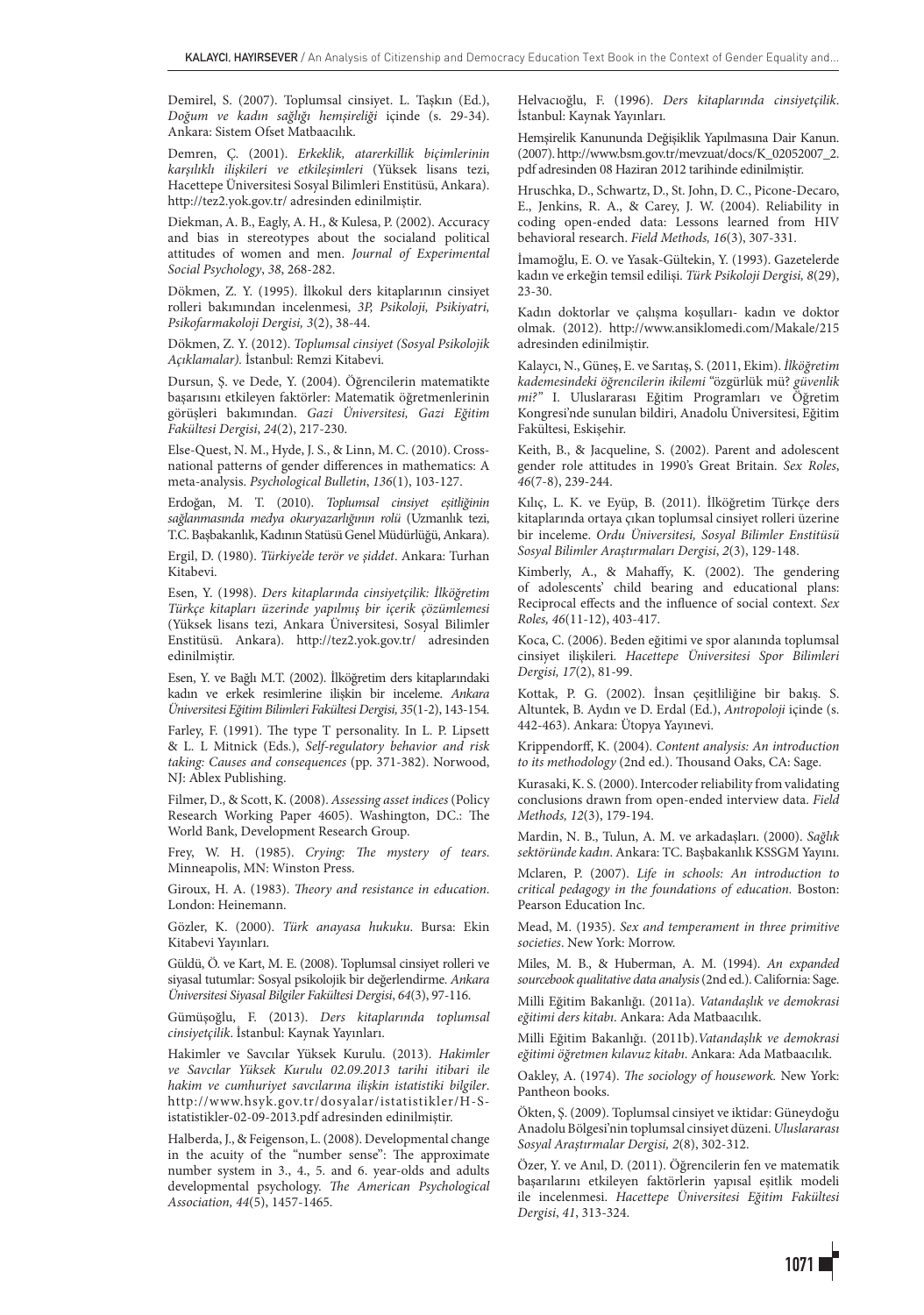Pinar, W. F., Reynolds, W. M., Slattery, P., & Taubman, P. M. (2004). *Understanding curriculum*. New York: Peter Lang Publishing Inc.

Plotnik, R. (2009). *Psikolojiye giriş* (Çev. T. Geniş). İstanbul: Kaknüs Yayınları.

Rosenkrantz, P., Vogel, S., Bee, H., Broverman, I., & Broverman, D. M. (1986). Sex roles stereotypes and selfconcepts in college students. *Journal of Consulting and Clinical Psychology, 32*(3), 287-295.

Sayılan, F. (2012). *Toplumsal cinsiyet ve eğitim*. Ankara: Dipnot Yayınları.

Sayılan, F. ve Özkazanç, A. (2009). İktidar ve direniş bağlamında toplumsal cinsiyet: Bir okul etnografisi. *Toplum ve Bilim*, *114*, 51-73.

Şenel, F. (2005). Uzun boylu olmak ister misiniz? *Bilim ve Teknik Dergisi*, *38*(456), 54-59.

Şengönül, T. (1995). *İzmir'de ortaöğretim kuruluşlarında öğrenci başarısını etkileyen sosyo-ekonomik faktörler* (Yüksek lisans tezi, Ege Üniversitesi, İzmir). http://tez2. yok.gov.tr/ adresinden edinilmiştir.

Tan, M. (2000). *Eğitimde kadın erkek eşitliği ve Türkiye gerçeği, kadın erkek eşitliğine doğru yürüyüş*: *Eğitim, çalışma yaşamı ve siyaset*. İstanbul: TÜSİAD Yayınları.

Tan, M. (2005). Yeni (!) İlköğretim programları ve toplumsal cinsiyet. *Eğitim Bilim ve Toplum*, *3*(11), 68-77.

Tanığ, Y. (1988). *Toplumun hemşirelik mesleği hakkındaki görüş ve düşüncelerinin hemşireler üzerindeki psikolojik etkileri* (Yüksek lisans tezi, İstanbul Üniversitesi, Sağlık Bilimleri Enstitüsü, İstanbul). http://tez2.yok.gov.tr/ adresinden edinilmiştir.

Tauber, R. T. (1997). *Self-fulfilling prophecy: A practical guide to its use in education*. London: Preager.

T.C. Anayasası. (1982). http://www.tbmm.gov.tr/anayasa. html adresinden edinilmiştir.

The World Bank. (2005). *The World Bank annual report*. International Bank for Reconstruction and Development (IBRD) and the International Development Association (IDA). Retrieved from http://siteresources.worldbank.org/ INTANNREP2K5/Resources/51563\_English.pdf.

Tietz, W. M. (2007). Women and men in accounting textbooks: Exploring the hidden curriculum. *Issues in Accounting Education*, *22*(3), 459-480.

Tilly, C. (2011). *Demokrasi* (Çev. E. Arıcan). Ankara: Phoenix Yayınevi.

Trommsdorff, G., & Iwawaki, S. (1989). Student's perceptions of socialization and gender role in Japan and Germany. *International Journal of Behavioral Development, 12*(4), 485-493.

Türk Dil Kurumu. (2012). *Türk Dil Kurumu sözlüğü*. Ankara: http://www.tdk.gov.tr/ adresinden edinilmiştir.

Türkiye İstatistik Kurumu. (2006). *Toplumsal cinsiyet ve aile yaşam istatistikleri raporu*. Ankara: http://www.tuik. gov.tr/PreTablo.do?alt\_id=1068 adresinden edinilmiştir.

Uluslararası Çalışma Örgütü. (2011). *Dünyada cinsiyet eşitliği* (Çev. Ed. Ö. F. Çolak). Ankara: Efil Yayınevi.

Ulusoy, M. D. (1999). Plastik sanatlarda toplumsal cinsiyet. *Hacettepe Üniversitesi Edebiyat Fakültesi Dergisi, 16*(2), 47- 76.

Üner, S. (2008). *Toplumsal cinsiyet eşitliği, kadına yönelik aile içi şiddetle mücadele projesi*. Ankara: T.C Başbakanlık Kadının Statüsü Genel Müdürlüğü.

Van Manen, M. (1990). *Researching lived experience: Human science for an action sensitive pedagogy*. London, Ontario: Althouse Press.

Weiler, K. (1988). *Women teaching for change: Gender plus and power. New* York: Bergin and Garvey Publishers.

World Health Organization. (1998). *The world health report.* Geneva, Switzerland: Retrieved from http://www. who.int/whr/1998/en/

Yargıya erkekler hakim. (2011). http://www.gazeteport. com.tr/haber/63436/yargiya-erkekler-hakim adresinden edinilmiştir.

Yenilmez, K. ve Duman, A. (2008). İlköğretimde matematik başarısını etkileyen faktörlere ilişkin öğrenci görüşleri. *Sosyal Bilimler Dergisi, 19*, 251-268.

Yıldız, N. (1999). *Çocukların okul başarısında aile ve çevresel faktörlerin rolü: Orta ikinci sınıf öğrencileriyle ilgili bir araştırma* (Yüksek lisans tezi, Marmara Üniversitesi, Sosyal Bilimler Enstitüsü, İstanbul). http://tez2.yok.gov.tr/ adresinden edinilmiştir.

Yılmaz, A. (2000). *Eşler arasındaki uyum ve çocuğun algıladığı anne baba tutumu ile çocukların, ergenlerin ve gençlerin akademik başarıları ve benlik algıları arasındaki ilişkiler* (Doktora tezi, Hacettepe Üniversitesi, Sosyal Bilimler Enstitüsü, Ankara). http://tez2.yok.gov.tr/ adresinden edinilmiştir.

Yogev, Ş.P. (2006). *Ergenlerde toplumsal cinsiyetin kazanılması aile, okul ve arkadaş etkisi* (Yüksek lisans tezi, Ankara Üniversitesi, Sosyal Bilimler Enstitüsü, Ankara). http://tez2.yok.gov.tr/ adresinden edinilmiştir.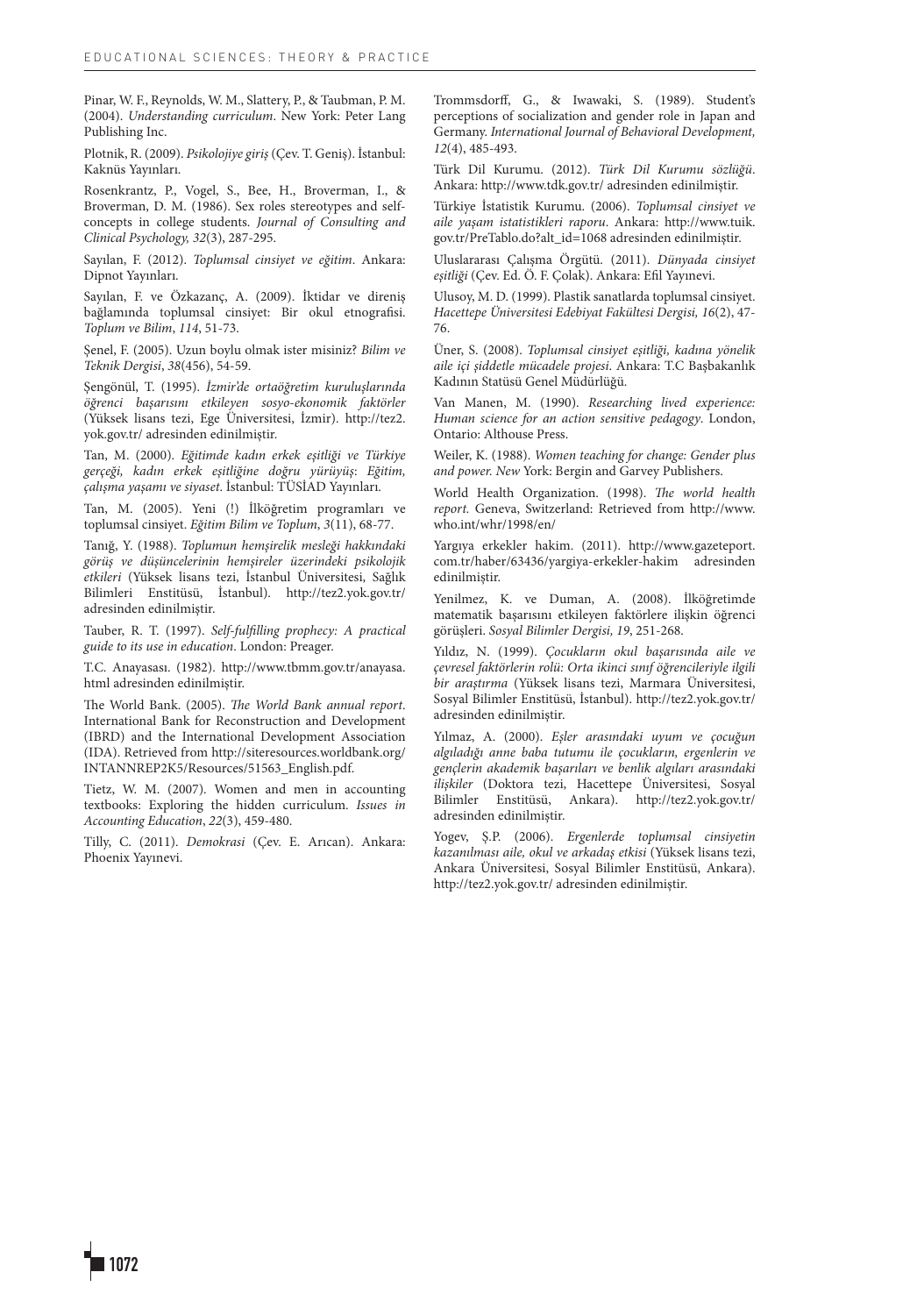| T <b>ablo 8.</b><br>"Insana Dair Özellikler" in Doğuştan ve Sonradan Kazanılma Durumuna Göre Sınıflandırılmasına İlişkin Öğrenci Görüşleri |                                                                     |                          |                  |                 |                  |                            |                           |                 |                  |                 |                  |                          |                          |                 |                 |    |                          |                            |                  |                 |                            |                           |                        |
|--------------------------------------------------------------------------------------------------------------------------------------------|---------------------------------------------------------------------|--------------------------|------------------|-----------------|------------------|----------------------------|---------------------------|-----------------|------------------|-----------------|------------------|--------------------------|--------------------------|-----------------|-----------------|----|--------------------------|----------------------------|------------------|-----------------|----------------------------|---------------------------|------------------------|
|                                                                                                                                            | Alt SED İlköğretim Okulu                                            |                          |                  |                 |                  |                            | Orta SED İlköğretim Okulu |                 |                  |                 |                  |                          | Üst SED İlköğretim Okulu |                 |                 |    |                          |                            |                  |                 | Özel İlköğretim Okulu      |                           |                        |
| İnsana Dair Özellikler                                                                                                                     | Doğuştan Sonradan Toplam Doğuştan Sonradan Toplam Doğuştan Sonradan |                          |                  |                 |                  |                            |                           |                 |                  |                 |                  |                          |                          |                 |                 |    | Toplam Doğuştan Sonradan |                            |                  |                 |                            | Hem Doğuştan Hem Sonradan | Toplam                 |
|                                                                                                                                            | ℅<br>$\blacksquare$                                                 | E                        | ೫                | E               | శ                | E                          | శ                         | E               | శ                | E               | ℅                | E                        | శ                        | E               | ℅               | E  | ℅                        | $\blacksquare$             | శ                | $\blacksquare$  | $\blacksquare$<br>℅        | ℅                         | ℅<br>$\blacksquare$    |
| 1. Ben kadınım.                                                                                                                            | π<br>30                                                             | 12                       | 29               | 42              | 100              | 35                         | 85                        | ৩               | 15               | $\overline{41}$ | 100              | 39                       | 100                      |                 | ï               | 39 | 100                      | 32                         | 84               | 3               | 3<br>$\infty$              | $\infty$                  | 100<br>38              |
| 2. Ben kız çocuğuyum.                                                                                                                      | $\frac{8}{2}$<br>$\overline{42}$                                    | ×                        | ı                | 42              | 100              | $\overline{4}$             | 100                       |                 | ı                | $\overline{41}$ | 100              | 39                       | 100                      |                 | ï               | 39 | 100                      | 38                         | $\overline{100}$ |                 | ı<br>ı                     |                           | 100<br>38              |
| 3. Ben erkeğim.                                                                                                                            | 51<br>34                                                            | $\infty$                 | $\overline{19}$  | 42              | 100              | $\overline{4}$             | 100                       |                 |                  | $\overline{41}$ | 100              | 39                       | 100                      |                 |                 | 39 | 100                      | 35                         | 92               | 3               | ı<br>$\infty$              | ï                         | 100<br>38              |
| 4. Ben doktorum.                                                                                                                           |                                                                     | $\overline{a}$           | 100              | 42              | 100              |                            | ı                         | $\overline{41}$ | 100              | $\overline{4}$  | 100              |                          | ٠                        | 39              | 100             | 39 | 100                      |                            | ı                | 38              | 100                        |                           | 100<br>38              |
| 5. Ben hâkimim.                                                                                                                            |                                                                     | $\overline{a}$           | $\overline{100}$ | 42              | $\overline{100}$ | ł                          | ï                         | $\frac{1}{4}$   | $\overline{100}$ | $\overline{4}$  | $\frac{100}{2}$  | ı                        | ï                        | 39              | 100             | 39 | $\overline{100}$         | ł                          | ı                | 38              | ł<br>$\overline{100}$      | ï                         | $\overline{0}$<br>38   |
| 6. Ben erkek çocuğuyum.                                                                                                                    | $\overline{100}$<br>42                                              |                          |                  | 42              | 100              | $\ddot{=}$                 | 100                       |                 |                  | $\frac{1}{4}$   | 100              | 39                       | 100                      |                 |                 | 39 | 100                      | 38                         | 100              |                 |                            |                           | 100<br>38              |
| 7. Evde sofrayı ben hazırlarım.                                                                                                            | S<br>2                                                              | ¥                        | 95               | 42              | 100              | S                          | 12                        | 36              | 88               | $\overline{4}$  | 100              |                          | $\blacksquare$           | 39              | 100             | 39 | 100                      | $\,$                       | ı                | 38              | ı<br>100                   | $\blacksquare$            | $\overline{100}$<br>38 |
| 8. Ben futbol oynarım.                                                                                                                     | 5<br>2                                                              | ¥                        | 95               | 42              | $\overline{100}$ | 4                          | $\mathbf{r}$              | 37              | $\overline{90}$  | $\overline{4}$  | $\overline{100}$ |                          | 3                        | 38              | 56              | 39 | 100                      | 4                          | $\overline{10}$  | 33              | 87                         | 3                         | $\overline{0}$<br>38   |
| 9. Ben cesurum.                                                                                                                            | 38<br>16                                                            | $\delta$                 | 62               | 42              | 100              | $\equiv$                   | 27                        | 30              | 73               | $\overline{4}$  | 100              | $\overline{\phantom{0}}$ | 26                       | $^{29}$         | 74              | 39 | 100                      | 17                         | 45               | $\overline{17}$ | 4<br>45                    | $\overline{\phantom{0}}$  | 100<br>38              |
| 10. Ben uzun boyluyum.                                                                                                                     | 5<br>2                                                              | ¥                        | 95               | 42              | 100              | $\overline{10}$            | 25                        | $\overline{31}$ | 75               | $\overline{4}$  | 100              | $\mathfrak{g}$           | 74                       | $\overline{10}$ | 26              | 39 | 100                      | $\boldsymbol{\mathcal{Z}}$ | 54               | 13              | S<br>34                    | $\overline{1}$            | $\overline{100}$<br>38 |
| 11. Ben duygusalım.                                                                                                                        | $\overline{a}$<br>$\mathbf{r}$                                      | 32                       | 76               | 42              | 100              | $\overline{16}$            | ₽                         | 25              | 3                | $\frac{4}{1}$   | 100              | 25                       | 64                       | 14              | 36              | 39 | 100                      | 22                         | 58               | 8               | 8<br>$\overline{a}$        | $\overline{a}$            | $\overline{100}$<br>38 |
| 12. Ben akıllıyım.                                                                                                                         | 76<br>32                                                            | $\overline{\phantom{0}}$ | 24               | 42              | $\overline{100}$ | $\overline{a}$             | 5                         | $\overline{c}$  | 49               | $\overline{4}$  | $\overline{100}$ | 27                       | 69                       | $\overline{12}$ | $\overline{31}$ | 39 | 100                      | 29                         | 76               | 5               | 4<br>13                    | Ξ                         | $\overline{100}$<br>38 |
| 13. Ben babayım.                                                                                                                           | ı                                                                   | $\overline{a}$           | 100              | 42              | 100              | 3                          | ৩                         | 38              | 94               | $\overline{4}$  | 100              | ł                        | $\mathbf{I}$             | 39              | 100             | 39 | 100                      | ł                          | ł                | 38              | ł<br>$\overline{100}$      | í                         | 100<br>38              |
| 14. Ben hemşireyim.                                                                                                                        |                                                                     | $\overline{a}$           | 100              | 42              | 100              | 4                          | ۰                         | 37              | 51               | $\overline{41}$ | 100              |                          | ı                        | 39              | 100             | 39 | 100                      |                            |                  | 38              | ı<br>100                   |                           | 100<br>38              |
| 15. Ben ağlarım.                                                                                                                           | 51<br>34                                                            | $\infty$                 | $\overline{19}$  | 42              | 100              | $\boldsymbol{\mathcal{E}}$ | 73                        | $\Xi$           | 27               | $\overline{41}$ | $\overline{100}$ | 28                       | $\mathbb{Z}$             | Ξ               | 28              | 39 | 100                      | $\boldsymbol{z}$           | 63               | ٥               | 5<br>24                    | 13                        | 100<br>38              |
| 16. Ben anneyim.                                                                                                                           | ł<br>f,                                                             | $\overline{a}$           | 100              | $\overline{42}$ | 100              | ı                          | ı                         | $\overline{41}$ | 100              | $\overline{41}$ | 100              | $\circ$                  | 15                       | 33              | 85              | 39 | 100                      | 2                          | S                | 36              | ı<br>95                    | ×                         | 100<br>38              |
| 17. Ben matematik dersinde daha başarılıyım.                                                                                               | $\mathbf{r}$<br>4                                                   | 38                       | $\overline{90}$  | 42              | 100              | 4                          | ۰                         | 37              | 51               | $\ddot{=}$      | 100              | $\mathbf{r}$             | 26                       | 29              | 74              | 39 | 100                      | 5                          | 13               | $\overline{31}$ | $\mathbf{\tilde{c}}$<br>82 | S                         | 100<br>38              |
| 18. Ben voleybol oynarım.                                                                                                                  | S<br>2                                                              | ¥                        | 95               | 42              | $\overline{100}$ |                            | 2                         | $\overline{40}$ | 98               | $\overline{4}$  | $\overline{100}$ | 4                        | $\overline{10}$          | 35              | $\overline{90}$ | 39 | 100                      |                            | 3                | 37              | $\,$<br>97                 | $\blacksquare$            | $\overline{100}$<br>38 |
| 19. Ben yardımseverim.                                                                                                                     | 33<br>$\overline{14}$                                               | 28                       | 67               | $\overline{42}$ | 100              | ∞                          | ສ                         | 33              | 80               | $\frac{1}{4}$   | 100              | ۰                        | 23                       | 30              | 77              | 39 | 100                      | $\frac{6}{2}$              | 42               | $\overline{19}$ | 3<br>50                    | 8                         | 100<br>38              |
| 20. Ben sarı saçlıyım.                                                                                                                     | $\mathcal{S}$<br>26                                                 | $\overline{16}$          | 38               | 42              | 100              | 38                         | 54                        | ε               | $\circ$          | $\overline{41}$ | 100              | 27                       | 69                       | $\overline{12}$ | $\overline{31}$ | 39 | 100                      | 51                         | 82               | 3               | 4<br>$\infty$              | $\overline{\phantom{0}}$  | 100<br>38              |